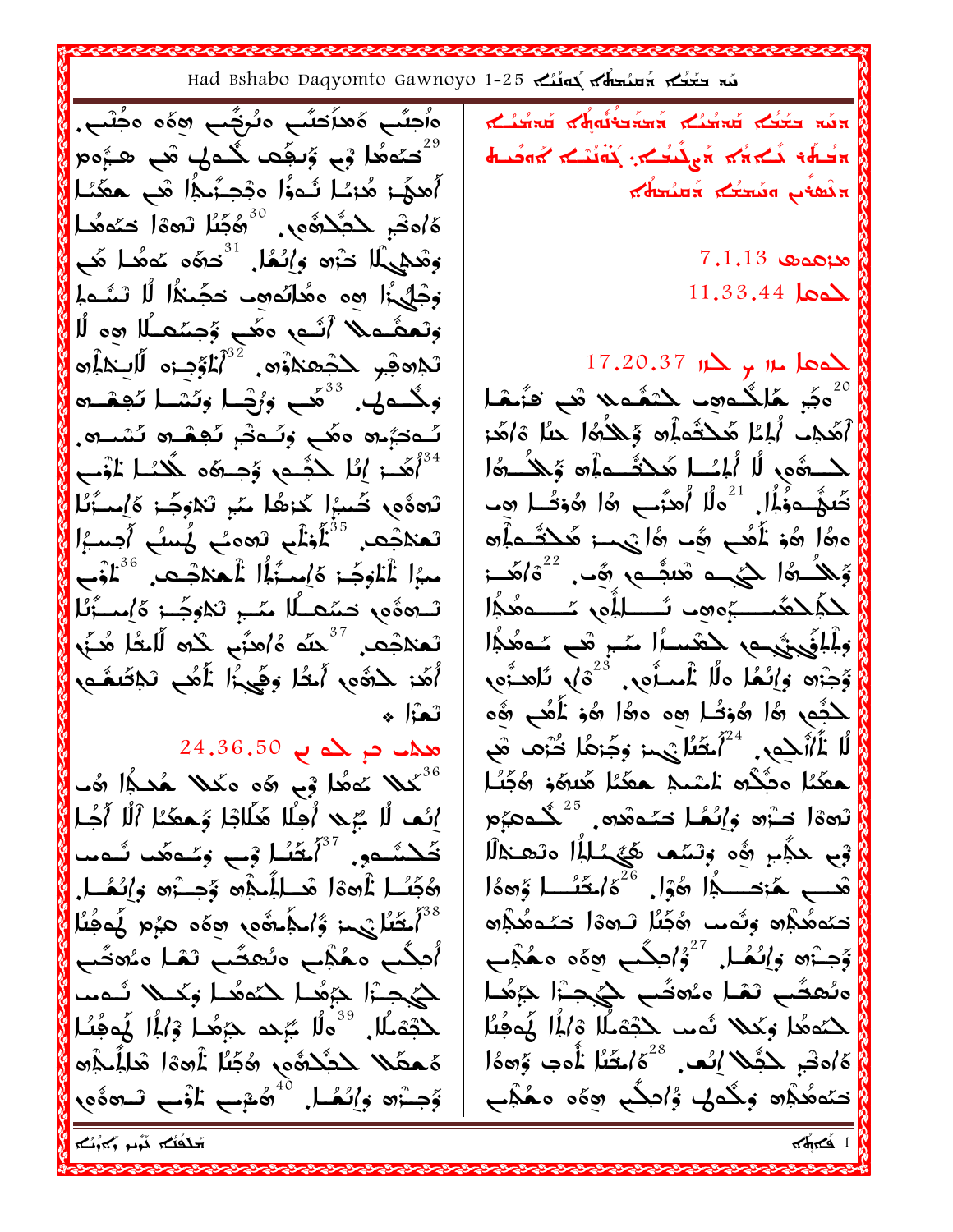Had Bshabo Dagyomto Gawnoyo 1-25 المُعْلَم بَعْيَكُمْ قَالَ Had Bshabo Dagyomto Gawnoyo 1-25 <u>وَلَــهِ مَا كَـــزِ ۚ تَكُلْمُلْكَـــزِهِ ۖ هُجَّــــلا وَلَا</u> تُحسَّنُهُا سَّــ وَتَدْوِجُـــ: مسَّــرِ تَعْدَجْــِحب  $\mathcal{L}$ مِأْفِأَب (مَاسِعٌ صَلَى الْمَسَاءِ) مِنْ مِنْسَمَّل مِسْبَرًا مِنْ  $\int_0^{41}$ مُبِكَبٍ ابِنَدْهِ أَهْلِيهِ اُلْمَ هُنْزَهِ وَجَعَدًا هَٰذَوۡجَــٰٓۥۢٚڵۿٮـــٰٓ؞ؙۭڵۿڡۼؘۮؙجعُــل ۗ الْمَلْكُــــزه حَزَهها أَه حَفِّلَيْ مِنْ وَلَمْنَا أَه حَمَّدَ ا نَّأُوْنُيِّسُلَا أَه حَرِّفٍۗ ۚ أَ. <sup>36</sup>تِكِحْمَٰا نَّـالِمَا هَبِ هُجَـــلا وَلَا يُبِكَبِ /بِـنُأهِر خَاـــُ;ا ـهُـــجُا!<br>اُبْلَا هُـٰٓزَهُو ۚ. <sup>دَهُ</sup>وۡ! وۡبِ وَجِدہِ وَجِلاَّہ ـُـٰٓئِـلا لْمَلْأَمَا هَتْمَتّْشُمْ فَمِ وَْهِقُبِ ٱبْنُأُورِ. هَا هُنْ أَلْمًا قَلْبُهِ! هَيْمَا إِلَى الْمَحْنَا أَيْلًا يَهُمْ أَهْمَا <sup>37</sup>َهْوَمِ وَلِحَجُـمٍ. وَجِبِ أُهَدِ إِبْلاً لِحَجَّلَجُـمِ هُ هُ أُهُدَ إِلَٰا هِهَٰنَدُومٍ كُنُنَى \* هَٰذَالَكُمْ: 30\$ هَالُّا ـهُجْت 30\$ وَلَـٰكِنَاكُـهَـــ شَمْلَاه ِ <sup>44</sup>شَمْلا هُنَّا أُفِّ أَبِنَّهُو ِ هَهُه سَنَۃ سَدَ مُحَدُّ مُحَدِّدٌ مُحَدِّدٌ مُحَدِّدٌ مَنْ مَحَدِّدٌ مِنْ مَحْدَّدٌ هِجُبِجَبِ وَجِعُدِيَّا وِلَّا هُجِزَبِ /بِكْرِي تَلِلَّا بحثيث ساء بحثافية والمشعبه بحثت َدْرُه وَإِنُ**مُ**ا لَ<sup>45</sup>مَّثَه ثَب أَبْدَه و كَجِبُرا  $\mathcal{L}$   $\mathcal{L}$   $\mathcal{L}$ فَعْيُهُا. أَلْمُزْدَه لَّايِـهْلُه وِكُـولى. كُوصًا. هدَهُ عِمَلَ مَمُتَّصَلَ وَاهُتِشَدِهِ هُـُوَ كَــلا ڈال گُد \* خَفْ خَمْلَاهِ وَتَـٰثَلُكُمْ لِحَـٰهُم هَمْخُـٰ;لَٰہُ ا حَتَنَتُهُا وَحَكَّ أَوْحُلَ مِكْدٍ وَّْوَمُنُمُّلًا حَاجَبُه .  $\mathring{\mathfrak{g}}^{46}$ هُجُمهِ حَكَجَةٍ اللَّهُ وَيُطَلِّلُ مَسْمَلَ الْمَسْمَنُ هَ الْمُنْسَبِّرِهِمْ سِنْفِرِهُمْ مَنْ مُنْزَرَه لَعْصَمُدْمِهِ وَحُجْمٍ رَهُ كُنُا لَمْ أَيْرُهُم حعْاجِلًا ومْعِجْيًا. حِعَمِيجًا وجَعِيهُجًا. حَزَوْجُهِا ەتْسُلَّا ەَدەْئى\. ەَھۇ: . ەَدەڭكى ھُھَنَّب كْحَتَنَعُا مَعُحِمَّبِ هِعَسُا مِلَّا هِجَحَكْبِ َثَّىعُـا حَكْثَــُ وَهُــٰٓنِ هَـٰـٰمَـٰٓنَ كَـٰهَـٰلِهُۚالِ َكْتَمَاءُهُ *أَ*كْتَمُكُمْ!. ەَھسَّتْتَ مِكْسَمَّب لِحَمُنُو وِهُعِنَى لَكُفُوطُ \*  $\sim$ ةُنْ أَنْ كَتَبْ مَنْ الْمَلْمَ مَنْ أَنْ أَيْرِ  $\zeta^{49}$ حَمُّسُا مَحْدِكِمَ لِمُحْمَدٍ كَمِلا كَمُخَا معُجْل كَبِيرٍ وَّوْسًا. <sup>50</sup>تُبَلَّذُلِ هُنْزُوهِ وَكَجِبُرا وَحَمّةهُدّاه ونُــه ــه دكــه له أوّتـهــا. أُهكّب هَه حَمَمُعا وِلًا هُجَا هَجِعُدِجًا وِلًا سُبَى ۖ هەَه مەلگى. مئەشّى ھەَه مِنُھصَّى. اُوْكَىب هُمْ مَا مِنْهُمْ مَا مِنْ مِنْهُمْ مَوْمَ مَعْمَلِهِ مَا مِنْ مَا مِنْهُمْ مِنْ من 32.37 إلى محمد المعنى وكَلا نُەمە حْثَاةْلًا. ەڭەلى ۋې ىفَھ شَى  $\frac{1}{2}$ كلا  $\frac{2}{3}$  كەهُدا ، مَدا مُدى مُدىمًا ، مَدى  $\frac{1}{2}$ هِ بِّهِ مَكْشُوذًا. أَلَمَّا حَكْسُوهُ لِمُوفُلًا هُبِ إِنَّمِ لَا يُزِيدِ أُهِلًا هَٰذَلِكَا وَجِمِعَنَا وَلَا حَزَّا ـقطـــا ونُــووُّل وَحُصَّرُهُا وَاوْضَرِ لِلطَّلْحُوَى. أَلَّا }، أَجُـل فَصْدَه أَمْلَمْدَه وَرَجَّد لَّا ەھُلا كَعْـا مَنْـا ھِەْا أُسر رُحِبُ ݣَدْـەُەر ھَنْـَأَىـدْ ەَحَھَـىعُــلَّـدْ ٱلْلَـ وَُـتَّـمَنَـــح مَا مَدَى شَــح تَيْمِسْ مُبِكْسٍ ابْتَكْلِمِ أَهْسَكِ وَقَاهِ أَجِئْسًا. أَكْدُّا كُمْ مَتْلَا مُلْعِ 200 ٱلْا هُمَاْ! هُمِدًّے أَسِرٍ بَهِجَمُ الْمَحِيرَ وَمِنَا مِنْ مَعْلَمَتَ 500. 50 مِنْ مِثْلاً \$مُلْ مُسْبَقِ تَعْسَمَدْ أَهُسْبَ. ضَنْلُاهِ مَسْهَدٍ هُمَكُهُما كَلَّكِمَّوْهِ فَحَدْمَتْ كُمْ خَفَائُمْجَدًا وُاُدَرًا أَلَّا جَدَّةً أَهَالِلُــم إلـُــم حَجَّـبْهِ هَــٰـٰكِمْوَحُــا فَقَــبِ كَتْكُتْكَ خُوْمٍ وَكَاوُنْكُمْ  $\mathcal{L}$ g $\mathcal{L}$  2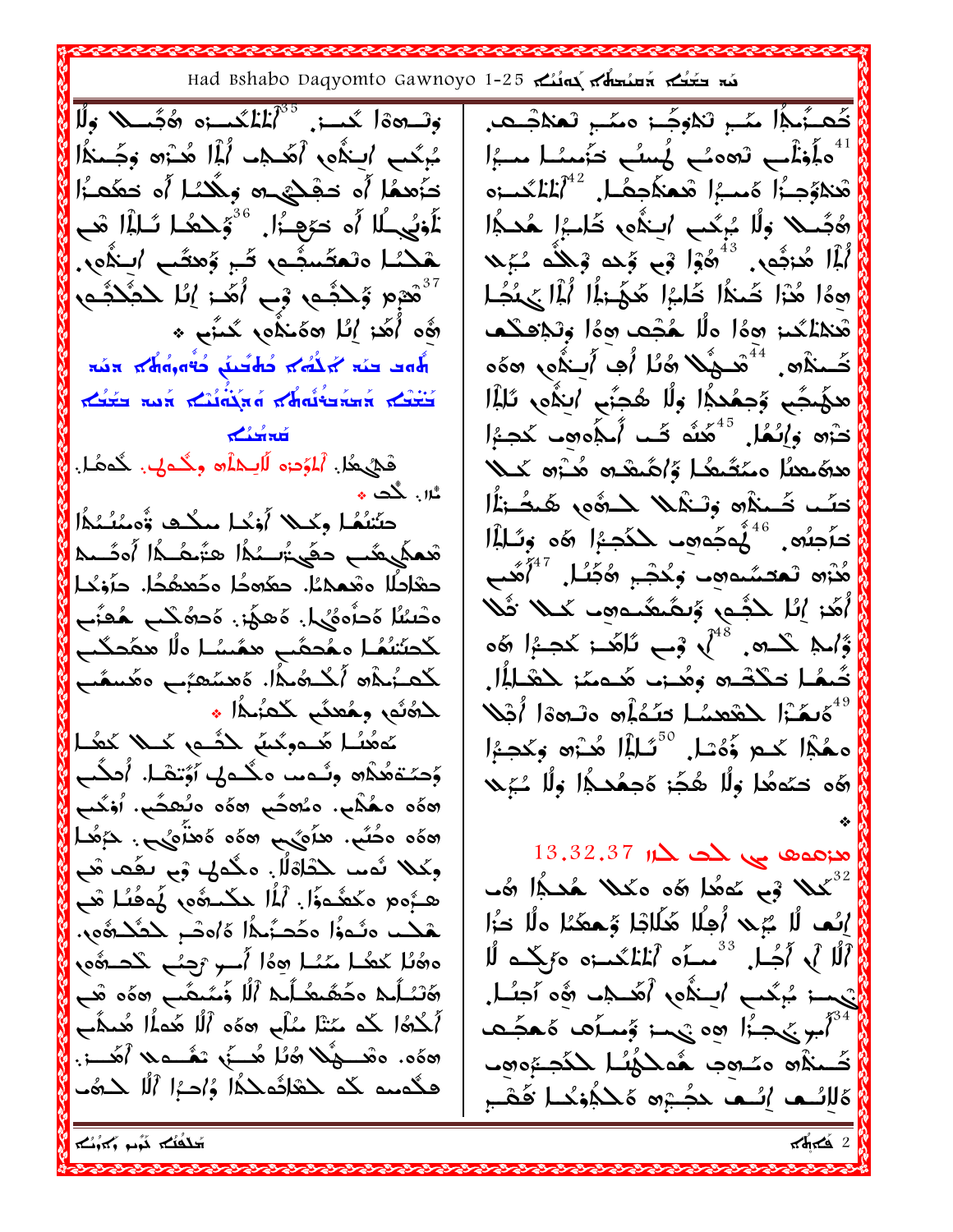Had Bshabo Daqyomto Gawnoyo 1-25 المُعْلَم بَعْضُهُمْ قَالَ Had Bshabo Daqyomto Gawnoyo 1-25 هَٰلَاتَّا ٱلمصبَّى هَٰه هَضَّـدَّه. أَيـدَلَّه وَ لَا وِلًا أَدَٰرًا وَهُوَجَلًا ۖ حَمَّتْنَ وَجَحَدُكُمْ . مُمَنَىٰ . وَ . هَعنَـــمْ. مُـــزًا للصَّــمْ وَهُ وَهُ مَا قَاهَــا مَمَّد كَّى أُەفِسُل كَبُوكُ: مَتْلُ وُحكَّى وقْعَصْبًا وَهُمَا أَمْلًا وَسُجَدُوا حَبْوَا وُٱلْمَبِ. ەھُزىتھا كَى مْيْ سَتْلَا اُحَتْنَا. هَرِهُـــَـٰهَ هُهْــر جَنُجاً لِي بَيْءِ وَ \* وتَحَدُّل حَمَّحَدَّدَمُّا مَحْزَوُجِّدَاً. مَحَمَّد. هُ. حھُب وڭگُنُّ أُهُمْ هوُا كُبْعِ هِرُوَتُعْدَلُ<mark>،</mark> ەلْل ھَعدُمْ حْعْتُک مَكَلاتْا. مَٰحكُمْ جِبُرْفَ وَّسُلَّا أُهضُــما هُـرِهُــمَا تَحكُــا لِلطَّلَافُــهِ/ْا هَمُـُـا هِ هُدْـُـا لَٰا رَجُـا بِكَفْـا بِكَهْـِـرْقَ ٱلْا هَكُمْوْثَى هِنُبِهَمْ هَيْ;ًا. حَبِّقُ\$ لِمَفْتَكَ هَكَكَ كْحَسّْرُهُ عِنْعَـــدًا وَثَافُـــا هُــْ وِلًا هُـــواذُا | لَّى وتَحدُّا. ه}َهُٰ: وهُنُّتَا هُنُّه وهُنْ ههَ ه لكَثَرَهِ. أَمَثَلُا وُحتَنَتُهُا أَهَٰذَا وَرُضٍ وِتَدْهُمِ ۖ ھُو لَّا تَهَجَعُو، هُو سَعُعَـُـمات. حُممًا. يْهِ. تَعِي جِدَّةٍ وَسُلَّا ٱوْهَا وَبَاحِنَّهِ ۖ حَدَّهُم تَحَكَّمُ ا ەْھەُللە هُضًا همَّـةا لَكَے كَــلا أَحَقُدُه! اهْتِنْـا تَعْدِيهُ مُنَّى مَئَمَّتَ بِالْتَّامِ مَكْتَفَتَّةَ وِلَا هَٰٓتَكُــهِ كَعَــزُبِّكَٰا مِنْــزَاهُوںٖ تَـبِعَــدًا. هِ يُفْتَ أَنَّهِ حَكْفًا وِهُمْ أَحَلًا ةَ ُالْمُوَكَّـٰٓ أَنَّـهِ . ەھُنُّە ولَّا ھُڪْھ وَُ/ھڱـر ھگــھُەر. أَيكُه وفَكْتُم تَعْكَمُكُلَّا لِحَمَّد وَّامَّدُوا. مَنْدَد كُلِّ آئم، ەمْؤْمَكْمْ آئىم مْرْهَـْتْ. ھُكْبْ آئىم، لِكُمْلِ وأَبْطَأُهِ . أَيضُلُ ولًا بِشُوذٍ حَذُجُوبُكُم وْٱلمنُّت هَزْهُـــه ﴾ ﴾ أُوُّــعـــه تَــمُــل وتَــويُـُـل. وحُكمُــا هُنُا هِنْهُـــ: فُــتحمُرْنَا هِلًا بِشُــوز سَّمَّ كَبِ كَــلا سَّــٰٓ;اهُٯِ. أَمَثُـٰأَ وِحَٰ;تُـهُـأَ َكْتُعِكُوْ وَيُـأَ*لُ*كْ مُتَوَجُلُكُ جُكْوُوهِ. مِدِرُوُو وتكدع قب شعفا وحُقتان لحقو لحقت لَكُمْ وَأَهَدَىٰ. لَٰلَّا إِنَّـٰهَا ذُهْلَ أَسْرُهِ كَتَلًا مُنْزَكُمْ ا وفَرُبُل مِبْلُغٍ حَضْعَهْوُهِ . سُمِّب حَعَدَهُمْهِ تَمْلَمْتُ دَرَّمَ أَسَلُمَ شُورْشُمٍ هُزْسًا وَهُ واُلْحُدُّا. لَحْمَل لٌ. هِتْ هِ أُسِيرِ وْاهَدِ: هزَهُدُرُنَا. هزُيُّها هُبَ هَذَكُمْ هَٰه وِسُلُوْ حُكُوْهِ. أَهُــز هَٰه حَكُكْمَا َكْتَ<sub>ْلَ</sub>كُسَا ەتُسەھۇُل كَ**ْهَتُ**مَكَّسَا. هُرْهُسُمۇُل. مٹیں هُو پ لْحَقُمْ رَبُّ ـُـمِّ مِنْ الْكَيْبُ وَ وَّسُـٰ الْمُرْسَرُ ا هُتِبِ هَدے حمدُنا هَوْهِ هُـــدوْه هالُا قعماة ا لمُمْـوْوْمِ كَاِمـِـزَّنُل. وْلِي لِمِمْـوْوْمِ كَاِمــزَّنُل. هدَهُ مَعْتَسَا هُنُ مِنْ أَنْ مَرْهَدٍ هُوَ مُمَنُوب هُـقَـم حُدُم، مْبِ سُـٰٓأُه أُا هَي هَٰـحُدُـمأَا ا ەنْجْنَب فَـتَحَبُّلَا وِهُــتَوَّى، أَحصُّـا وَحكَــسُــا • رمِفْط بِصَدْ اِسْتَرِهْ اِهْتْ اهْعَمْوُه فَمكْمِعِهُ وِحُثْرِ هِمَّا أُسِ وَمِكَّفٍ. أَسَّبٍ. أَبَلُ وهُـا وَازْبَ هَٰلَاتْـا أَفْعـه ۚ هُـُولِ مْبِ كَـــلا تَـْقِعَــد لَّا ذُنَا إِنَّا ذَاوِذِتْنَا. منْ إِ وَبِ هِ يُومِ وَكَعْدُوَا أَهُدَهِ كَلْـِهِ ﴾ أَاوِهَٰوَ كَلّـَلا سُرَىٰ إِبْلَ. وُوشَهِيكُوْبَ يُحْبَلُ إِبْلَ مَكْحَرُهُـب مَتَسُو هالْا لْمُلَمَّعُت كَلا قَتِرَهِ أَوْكُنُنَا وَّاهِتْبِطْ تَعمَلُوهُمْ إِنَّا وَذُوْبًا إِنَّا كُـُوهِكُمْ تَنفُـأُ ەھُـُلا لمىئُــەۈ كـــْــھــكۈ. ئىـــوْكلا وقە وِمُــأَوْ وْاهُت اثْمَلًا وِهْبْنُا وَحْدْلا وِلَٰكُهُا حِتْفُوبِ لْحَصْكَاوْ. أُصْرٍ. كَمْلا وَحْكَلَا كُمْلَى لْمَقْلُكَ ه**مَ**سُل وصَّنٌدهَيهُ يَا فِي مَنْ مَنْ اللهِ عَلَيْهِ مِنْ الْمَحْمَدِينَ مِنْ الْمَحْمَدِينَ مِنْ كَنْكُمْ دُوْمٍ وْكَيْرُسُكْمْ  $\mathcal{R}$ g $\mathcal{R}$  3